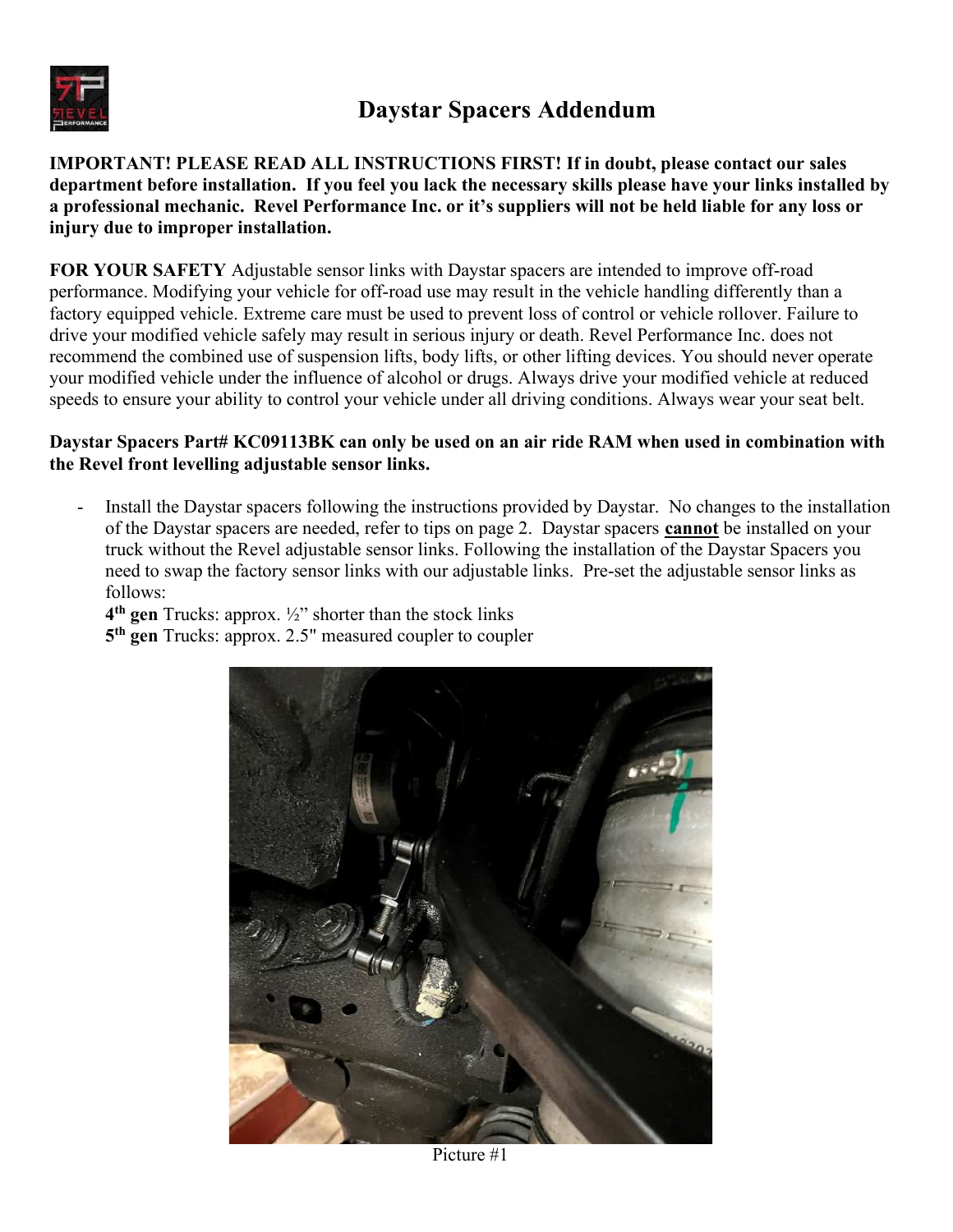Installation Tips:

- Place truck in "Transport Mode" by selection from the EVIC
- Remove the electronic Steering Control connectors (Remove the two pictured, the third can remain connected)
- When re-installing the sway bar end links do both left and right following installation of the spacers on both sides as a last step.
- When removing the air line ensure you remove from the black connector. It is normal to hear a small amount of nitrogen escape when the hose is disconnected, approx. 1-2 seconds max. Warning do not undo the brass nut to avoid losing the air charge. Picture #3 shows how the connector should look with the strut removed from the truck.
- When re-installing the upper ball joint nut use a second wrench to prevent the ball joint from turning, see picture #2.
- After removal of the strut trim the OEM studs until the extenders fit as per picture  $#3$